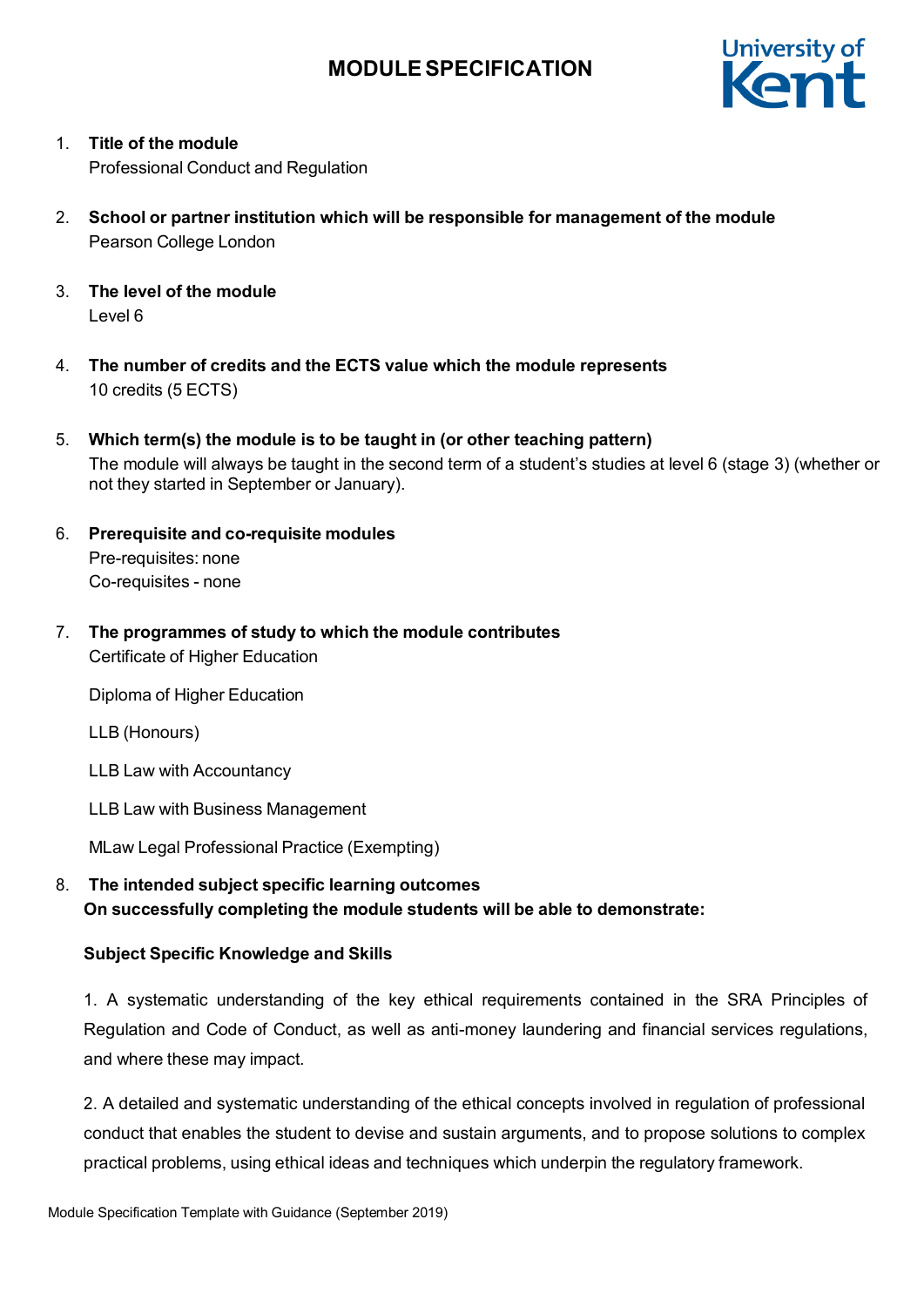

3. An ability to recognise the relevant SRA Principles of Regulation and parts of the Code of Conduct raised in the context of practical legal problem scenarios and to apply them appropriately, including the need to work within the limits of their competence and the supervision which they need.

4. An ability to act honestly and with integrity, in accordance with legal and regulatory requirements and the SRA Handbook and Code of Conduct

#### 9. **The intended generic learning outcomes On successfully completing the module students will be able to:**

1. An ability to recognise ethical issues in the context of practical workplace scenarios and exercise effective judgment in addressing them.

2. An ability to critically evaluate arguments, assumptions, abstract concepts and data and to make appropriate ethical judgments in the light of this, resisting pressure to condone, ignore or commit unethical behaviour.

3. An ability to respect diversity and act fairly and inclusively.

## 10. **A synopsis of the curriculum**

The module is designed to enable the students to identify ethical issues as they arise in the context of practical legal problem situations and to apply the relevant ethical principles governing the conduct of solicitors to them.

In the course of studying the module, students will cover the following:

### **Outline syllabus:**

### **Element 1 – The Principles**

The requirements imposed on solicitors to:

- 1. uphold the rule of law and the proper administration of justice;
- 2. act with integrity;
- 3. not allow their independence to be compromised;
- 4. act in the best interests of each client;
- 5. provide a proper standard of service to their clients;
- 6. behave in a way that maintains the trust the public places in them and in the provision of legal services;
- 7. comply with their legal and regulatory obligations and deal with their regulators and ombudsmen in an open, timely and co-operative manner;
- 8. run their business or carry out their role in the business effectively and in accordance with proper governance and sound financial and risk management principles;
- 9. run their business or carry out their role in the business in a way that encourages equality of opportunity and respect for diversity;
- 10. protect client money and assets.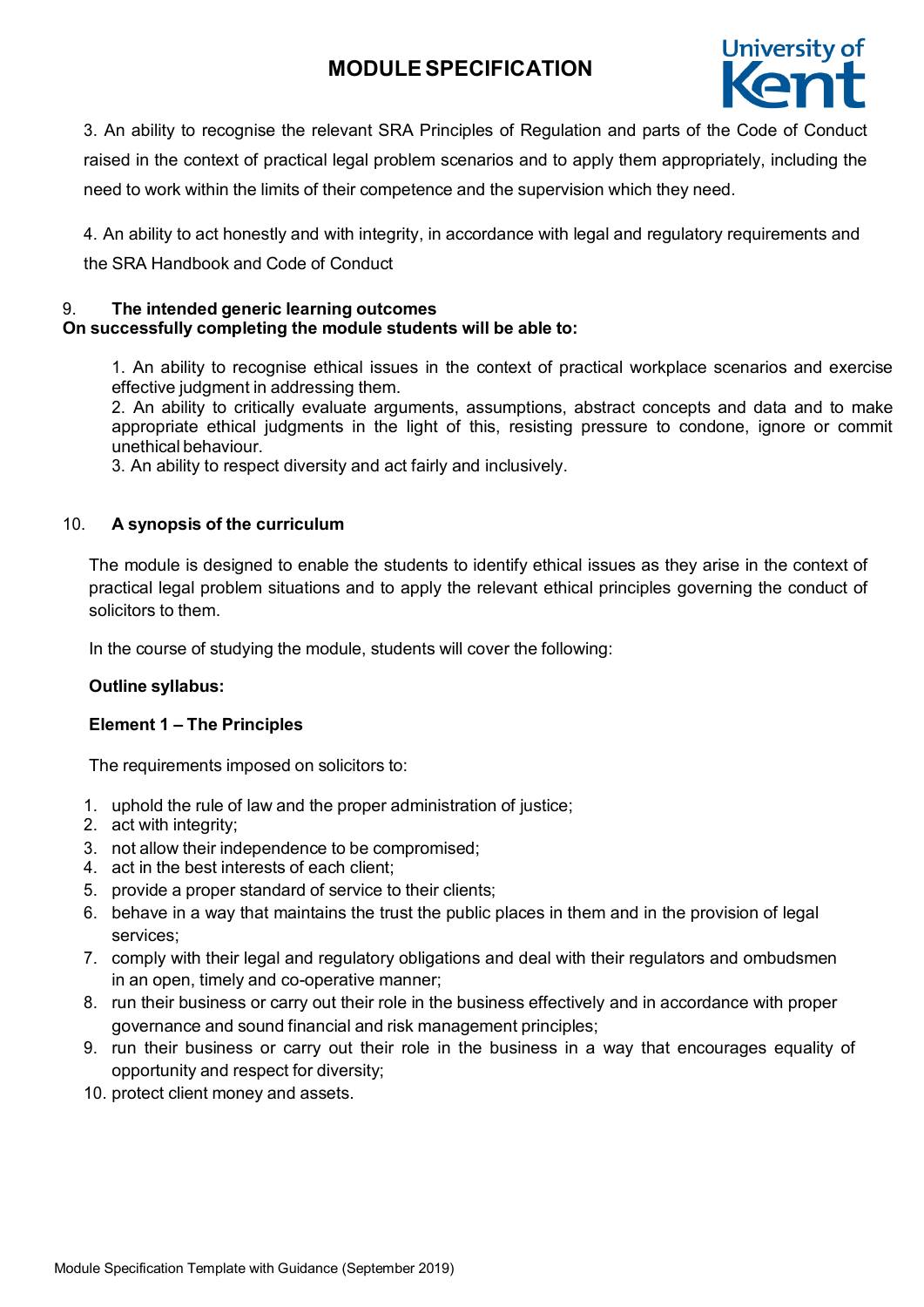

# **Element 2 - The Code of Conduct**

Duties and responsibilities owed to clients:

- 1. Client care;
- 2. Equality and diversity;
- 3. Conflicts of interest;
- 4. Confidentiality and disclosure;
- 5. The client and the court; and
- 6. The client and introductions to third parties

Running of the business:

- The management of the solicitor's business;
- Publicity; and
- Fee sharing and referrals.
- ●

Interacting with the Regulator Duties to others:

- The solicitor's relations with third parties; and
- The provision of services by a solicitor through separate businesses.

# **Element 3 - Money Laundering**

- 1. Legislation, including the international context; and
- 2. Situations where suspicion of money laundering should be reported.

# **Element 4 - Financial Services**

- 1. The purpose and scope of financial services regulation;
- 2. The financial services regulatory framework and application to issues arising;
- 3. Identification of appropriate sources of information.

Key skills developed:

- Drafting
- Communication and Literacy
- File management
- Negotiation
- Numeracy
- Teamwork
- Managing and Developing Self
- Managing tasks and solving problems
- Computing and IT Skills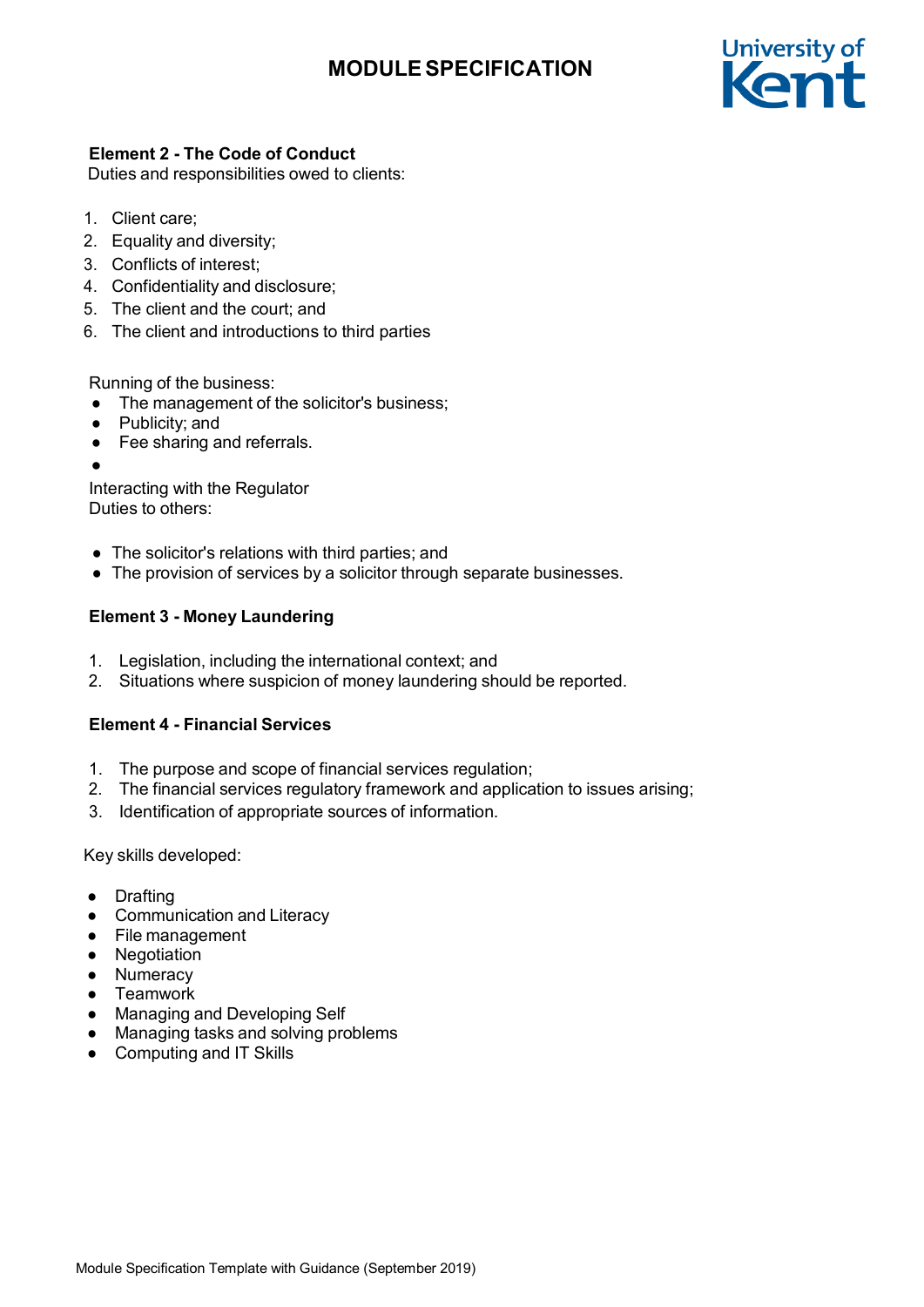

## 11. **Reading List**

All textbooks and practitioner materials will be updated annually. Textbooks will be held in the latest edition and older editions will be withdrawn.

|                                      | Title, author, publisher                                                                                                                               |  |  |  |
|--------------------------------------|--------------------------------------------------------------------------------------------------------------------------------------------------------|--|--|--|
| <b>Core Text</b>                     | Skills for Lawyers, Elkington, A et al, Legal Practice Guides                                                                                          |  |  |  |
| <b>Essentia</b><br><b>Reading</b>    | <b>SRA Code of Conduct [Online]</b><br>http://www.sra.org.uk/solicitors/handbook/code/content.page<br><b>Solicitors</b><br><b>Regulation Authority</b> |  |  |  |
| <b>Recommended</b><br><b>Reading</b> | Lawyers' Skills, Webb, J et al, OUP<br>Foundations for the LPC, Firth, C et al, OUP<br>Legal Foundations, Bamford K et al, Legal Practice Guides       |  |  |  |

#### 12. **Learning and Teaching Methods**

Learning and teaching takes place through four key activities. These comprise a blend of technical skills training, guided tasks assisting in self-directed research and study, practical application, and consolidation. Conceptually, the aim of the learning and teaching method is to mirror as closely as possible a trainee's experience in a law firm, homing in on the ethical issues and dilemmas frequently encountered in practice.

### **Part A – Technical skills training**

The trainee will receive a series of briefings on professional regulation from practitioners and other experts in the field (these may take the form of live or recorded webinars or lectures).

### **Part B – Self-directed research/Guided tasks**

The supervising partner will guide the trainee via memoranda, e-mails and/or recorded voicemails into the relevant factual matrix that need to be researched. Crucially however, in neither the training nor the guided tasks will the ethical issues involved be highlighted to the student in advance. It will be up to the student to spot the ethical questions raised in the facts presented.

#### **Part C – Seminar**

The trainee will present their findings to the client and/or supervisor. New issues may arise from the presentation and or further client information being provided to change the dynamics of advice etc.

#### **Section D – Consolidation**

This may be in the form of independent reflection and reading / online student discussion forum / associated tutor dialogue (e.g. via email) as students absorb the issues raised in the briefings and seminars through the consolidation process.

The module will aim to ensure that the student has extensive practical experience of applying their knowledge of the SRA's outcomes-focussed regulatory regime in practice.

| Activity                  | Notional Hours of Study |
|---------------------------|-------------------------|
| Technical skills training | 10                      |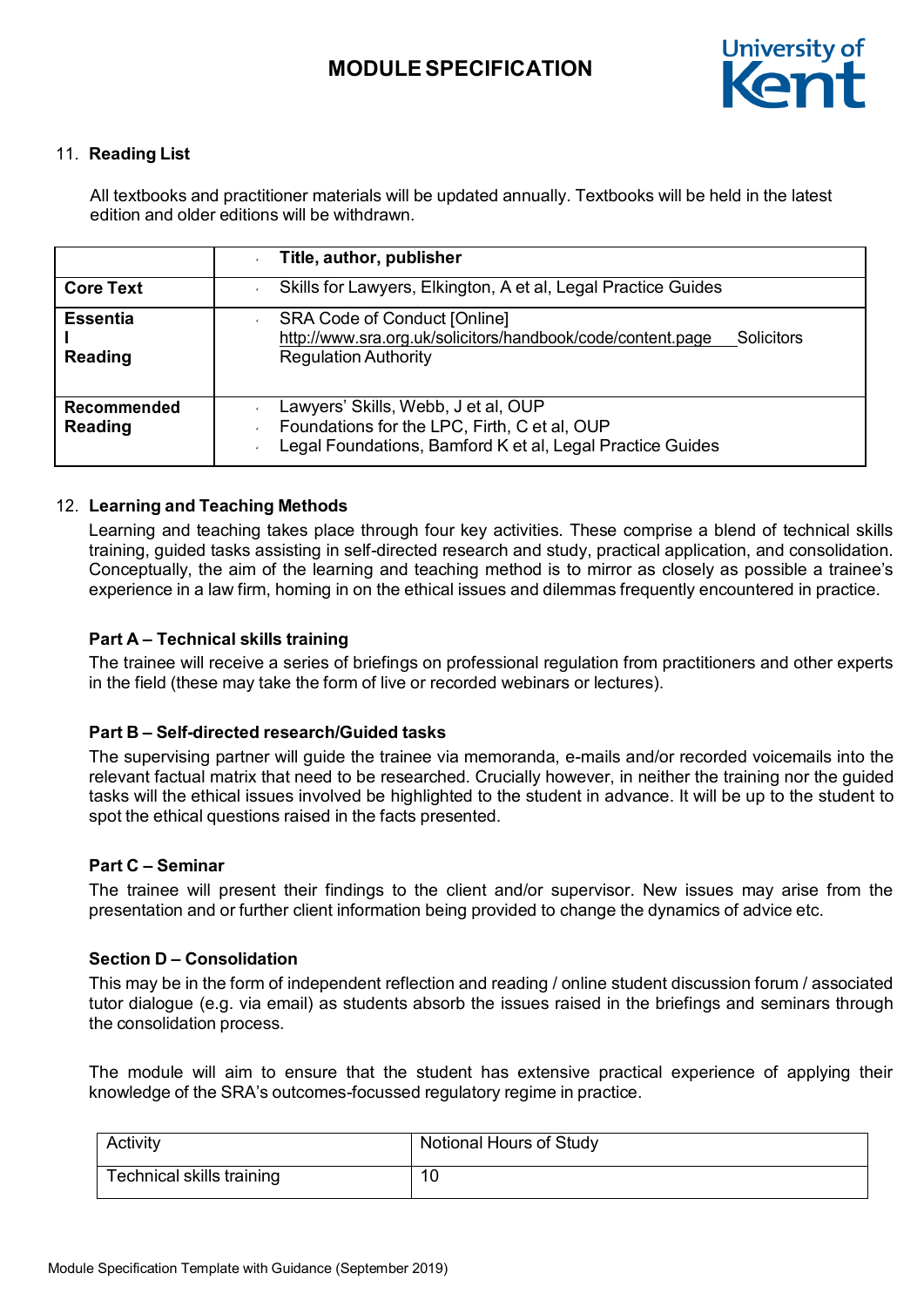

| Self-directed research / guided          | 50  |
|------------------------------------------|-----|
| tasks                                    |     |
| <b>Seminars</b>                          | 20  |
| Consolidation                            | 10  |
| Assessment preparation and<br>completion | 10  |
| Total                                    | 100 |

#### 13. **Assessment methods**

#### **13.1 Main assessment methods**

This module will be assessed in two ways:

Part A – Students must choose to answer three out of five questions in a written two hour examination (75% of the overall module mark);

Part B – A fifteen question MCQ examination, covering (1) overarching principles, (2) code of conduct and (3) financial services and money laundering (25% of the overall module mark)

The pass mark for the module is 50%. Students will be required to attempt both parts of this assessment. Since the learning outcomes tested by each overlap (see further detail below) an overall pass of 50% will be sufficient to pass this module.

#### **Rationale**

This methodology reflects two key objectives: firstly, and most importantly, to assess that the learning outcomes set out above have been achieved by the students in a way which complies with the Legal Practice Course Assessment Regulations. Secondly, to align our assessment regime with that proposed by the Solicitors Regulation Authority for the new Solicitors Qualifying Exam.

The proposed assessment methodology, combining a transaction based examination with objective testing we feel achieves both of these goals.

13.2 Reassessment methods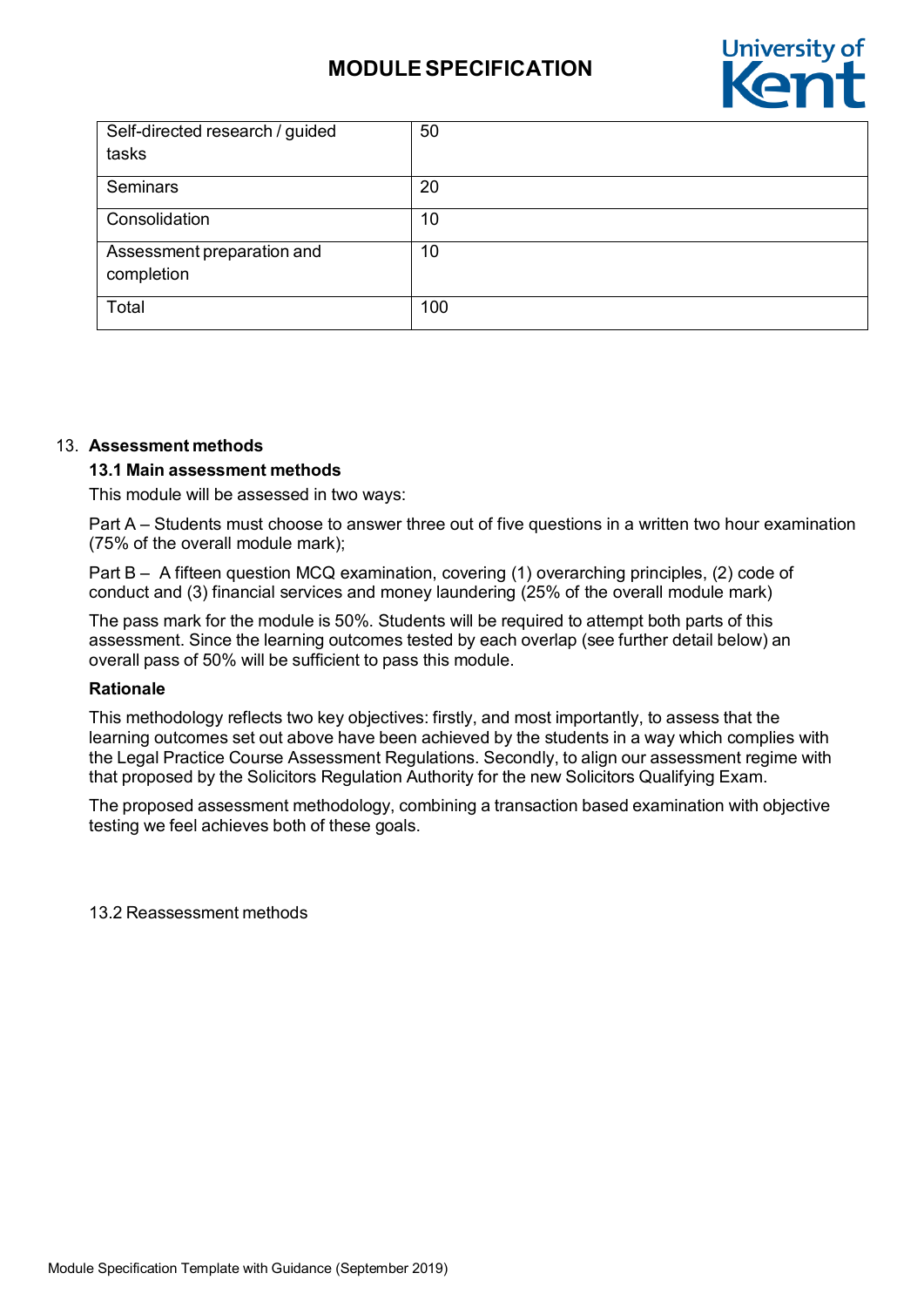

## **14. Map of Module learning outcomes (sections 8 & 9) to learning and teaching methods (section12) and methods of assessment (section 13)**

| <b>Module</b><br>learning<br>outcome        |                          | SS <sub>1</sub> | SS <sub>2</sub> | SS <sub>3</sub> | SS4          | GTS1         | GTS2         | GTS3           |
|---------------------------------------------|--------------------------|-----------------|-----------------|-----------------|--------------|--------------|--------------|----------------|
| Learning/<br>teaching<br>method             | <b>Hours</b><br>allocate |                 |                 |                 |              |              |              |                |
| <b>Technical</b><br>skills training         | 10                       | X               | X               | X               |              | X            | $\mathsf{X}$ | X              |
| Self-directed<br>research /<br>guided tasks | 60                       | $\mathsf{X}$    | $\mathsf{X}$    | $\mathsf{X}$    | X            | $\mathsf{X}$ | $\mathsf{X}$ | $\overline{X}$ |
| <b>Seminar</b>                              | 20                       | $\sf X$         | X               | $\mathsf{X}$    | $\mathsf{X}$ | $\sf X$      | $\mathsf{X}$ | $\sf X$        |
| <b>Consolidation</b>                        | 10                       | $\mathsf{X}$    | $\mathsf{X}$    | $\mathsf{X}$    |              | $\mathsf{X}$ | $\mathsf{X}$ |                |
| <b>Assessment</b><br>method                 |                          |                 |                 |                 |              |              |              |                |
| <b>Examination</b>                          |                          | $\mathsf{X}$    | $\mathsf{X}$    | $\mathsf{X}$    | $\mathsf{X}$ | $\sf X$      | $\mathsf{X}$ | $\sf X$        |
| <b>MCQ</b><br>examination                   |                          | $\mathsf{X}$    | x               | $\mathsf{X}$    | X            | X            | x            | $\overline{X}$ |

# 15. **Inclusive module design**

The Collaborative Partner recognises and has embedded the expectations of current

disability equality legislation, and supports students with a declared disability or special educational need in its teaching. Within this module we will make reasonable adjustments wherever necessary, including additional or substitute materials, teaching modes or assessment methods for students who have declared and discussed their learning support needs. Arrangements for students with declared disabilities will be made on an individual basis, in consultation with the Collaborative Partner's disability/dyslexia support service, and specialist support will be provided where needed.

# 16. **Campus(es) or Centre(s) where module will be delivered:**

Pearson College London

### 17. **Internationalisation**

All the modules on the MLaw/LLB programme incorporate an international dimension wherever and whenever appropriate. This includes specific areas, such as EU statutory provisions in Contract and Employment Law and Human Right issues in Constitutional and Criminal Law, alongside an all pervasive discussion of the affects of international law on English Law as a whole. In addition to the formal incorporation of international jurisprudence within the programme, the students are actively encouraged to participate in the numerous opportunities the College offers involving comparative analysis within the business world including: guest speakers, industry workshops, alumni events, etc. Specifically, the MLaw/LLB programme provides a number of opportunities for all law students to participate in educational visits to various international institutions within the legal environment including the EU (in Strasbourg, Brussels and Luxembourg), the International Court of Justice in the Hague and the Nuremberg Trials Court House. These trips are heavily subsidised by the college to ensure affordability and maximum participation.